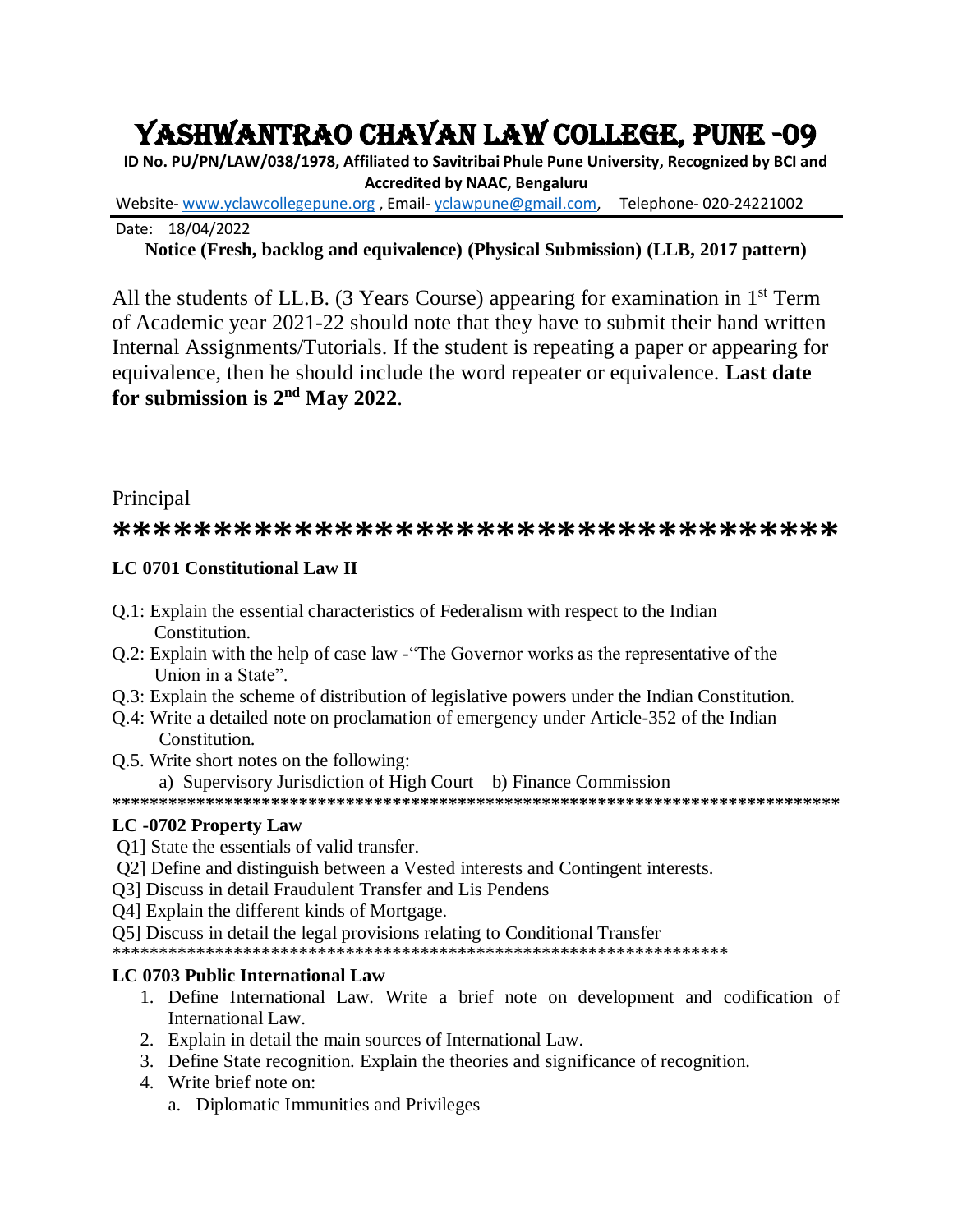- b. Pacific means of the settlement of International dispute
- 5. Write short answers on:
	- a. International Court of Justice
	- b. Extradition

# LP 0704 Professional Ethics and Contempt of Court Law:

- Q1. Discuss in detail need and necessity of Professional ethics in the legal profession.
- Q2. State and explain powers and functions of Bar Council of India under the Advocates Act, 1961.
- Q3. Elaborate role of advocate in the administration of justice and duty towards legal reforms in India.
- Q4. Write a note on
	- a. Vishram Singh Raghubanshi v. State of UP, AIR 2011 SC 2275
	- b. In Re S Mulgaokar, AIR 1978 SC 717
- Q5. Define 'Criminal contempt of Court'. What defenses are available to the contemner in case of Criminal Contempt.

### **LO 0705 Comparative Constitution**

- 1. Define 'Federalism'. What are the essential features of a 'Federal Constitution'?
- 2. Discuss the scope and significance of comparative study of Constitution in Constitution making process as well as in its interpretation.
- 3. Write a note on Evolution and concept of judicial review in Indian context with the help of decided case laws.
- 4. 'Court is regarded as guardian of the Constitution'. Discuss the statement with reference to the special position of Constitutional Courts under a federal constitution.

5. Write a note on comparative perspective of amending powers in India, U.S. and Australia.

# **LO 0706 Investment Securities Law**

- 1. What is secondary market? What are the developmental benefits associated with the existence of securities market?
- 2. What is a stock exchange? What securities can be traded on the stock exchange? What is market abuse?
- 3. What is a Depository? Who are depository participants? What are the advantages to an investor?
- 4. What is meant by corporisation and demutualisation of stock exchange and explain the procedure for corporisation and demutualisation.
- 5. Write any two Short Notes on:
	- a) Shelf Prospectus and Abridged Prospectus
	- b) Over the Counter Exchange of India
	- c) Corporate Governance
	- d) Government Securities

### **LO 0707 Criminal Minor Acts**

- 1) Discuss in detailed the important provisions of The Maharashtra Police Act, 1951.
- 2) Discuss in detailed the important provisions of The Prevention of Corruption Act, 1988.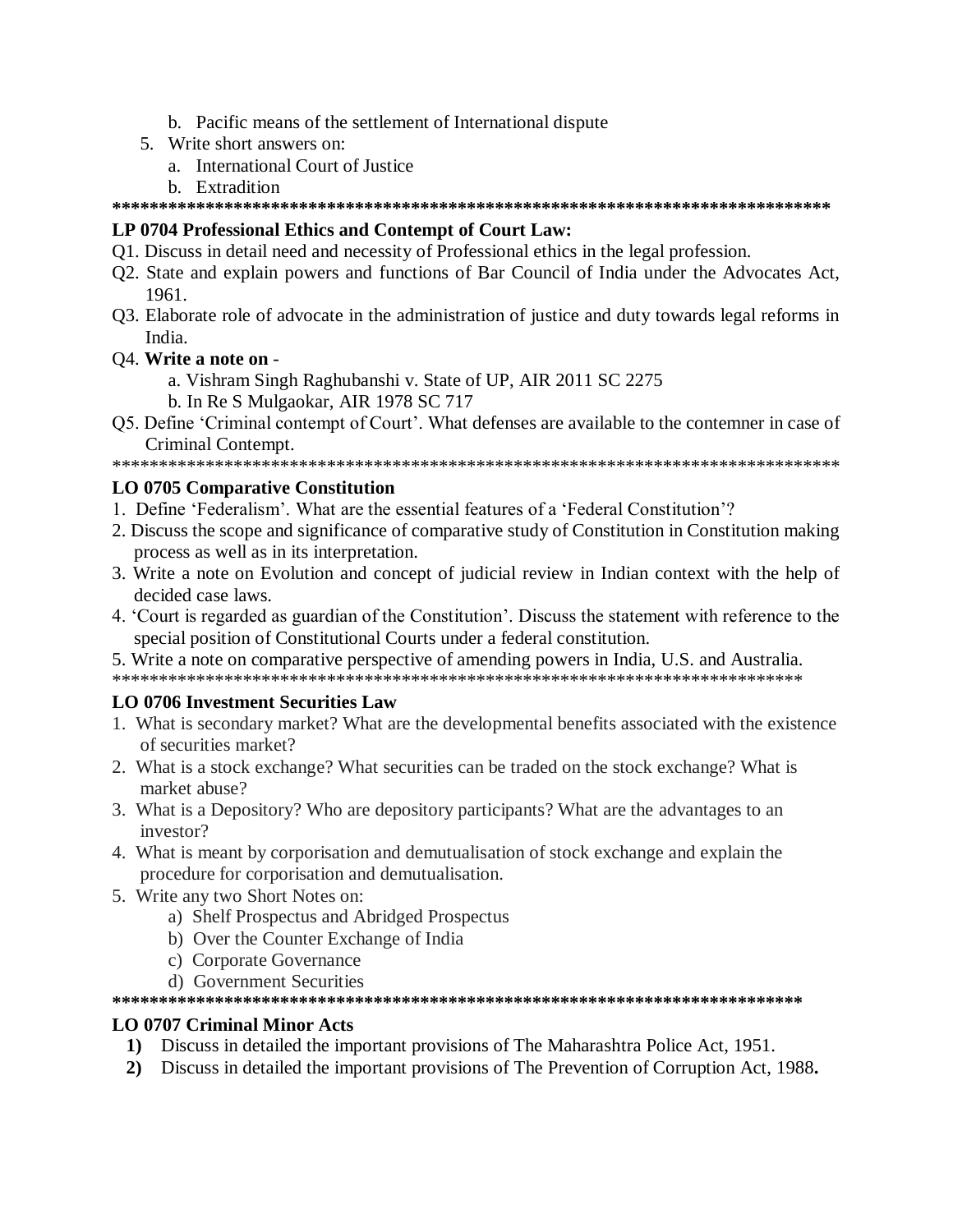- 3) Discuss in detailed the important provisions of The Maharashtra Control of Organized Crime Act, 1999.
- 4) Discuss in detailed the important provisions of The Narcotic Drugs and Psychotropic Substances Act, 1985.
- 5) Write short notes on the following:
	- a) Adoption.
	- b) Salient Features of the IT Act, 2000.

# **LO 0708 Cooperative Law:**

- 1. Elaborate the fundamental principles of co-operation.
- 2. Discuss in detail history, growth and development of co-operative movement in India.
- 3. State and explain the importance of bye-laws, important features of model bye-laws under the Maharashtra Cooperative Societies Act, 1960.
- 4. State and explain the provisions relating to procedure for admission, continuation and cessation of membership, removal and expulsion of a member under the Maharashtra Cooperative Societies Act, 1960.
- 5. What are the rights, privileges and immunities of a society?

### LO 0709 Private International law

- 1. Explain Private International Law rules relating to the 'Law of Property' in view of Indian practice.
- 2. Discuss the law relating to contractual obligations under the Private International law
- 3. Explain the status of legitimacy under the Private International Law
- 4. Examine the rules governing marriage and dissolution of marriage under Private International law
- 5. Explain various theories and sources of the Private international law

# LC 0801 LABOUR AND INDUSTRIAL LAW

- Q.1 Explain in detail the safety and welfare measures under the Factories Act, 1948.
- Q.2 Discuss in detail the provisions under MRTU and PULP.
- Q.3 What are the various authorities under the Industrial Disputes Act, 1947? Discuss in detail the powers and functions of authorities.
- Q.4 Explain in detail various benefits under The Employees State Insurance Act, 1948
- **O.5 Short Notes** 
	- a. Lock-out
	- b. arising out of and in course of

# LC 0802 Jurisprudence

- 1: Define Jurisprudence and explain the nature, scope and utility of Jurisprudence.
- 2: Explain "Legislation is a primary source of law which assumes more significance than any other sources".
- 3: Discuss and evaluate in detail the Austin's positive Law Theory.
- 4: "Ownership denotes the relation between a person and an object forming the subject matter of his ownership". Discuss.
- 5. Write short notes on the following:
	- a) Modes of acquiring Property b) Hohfeldian classification of legal rights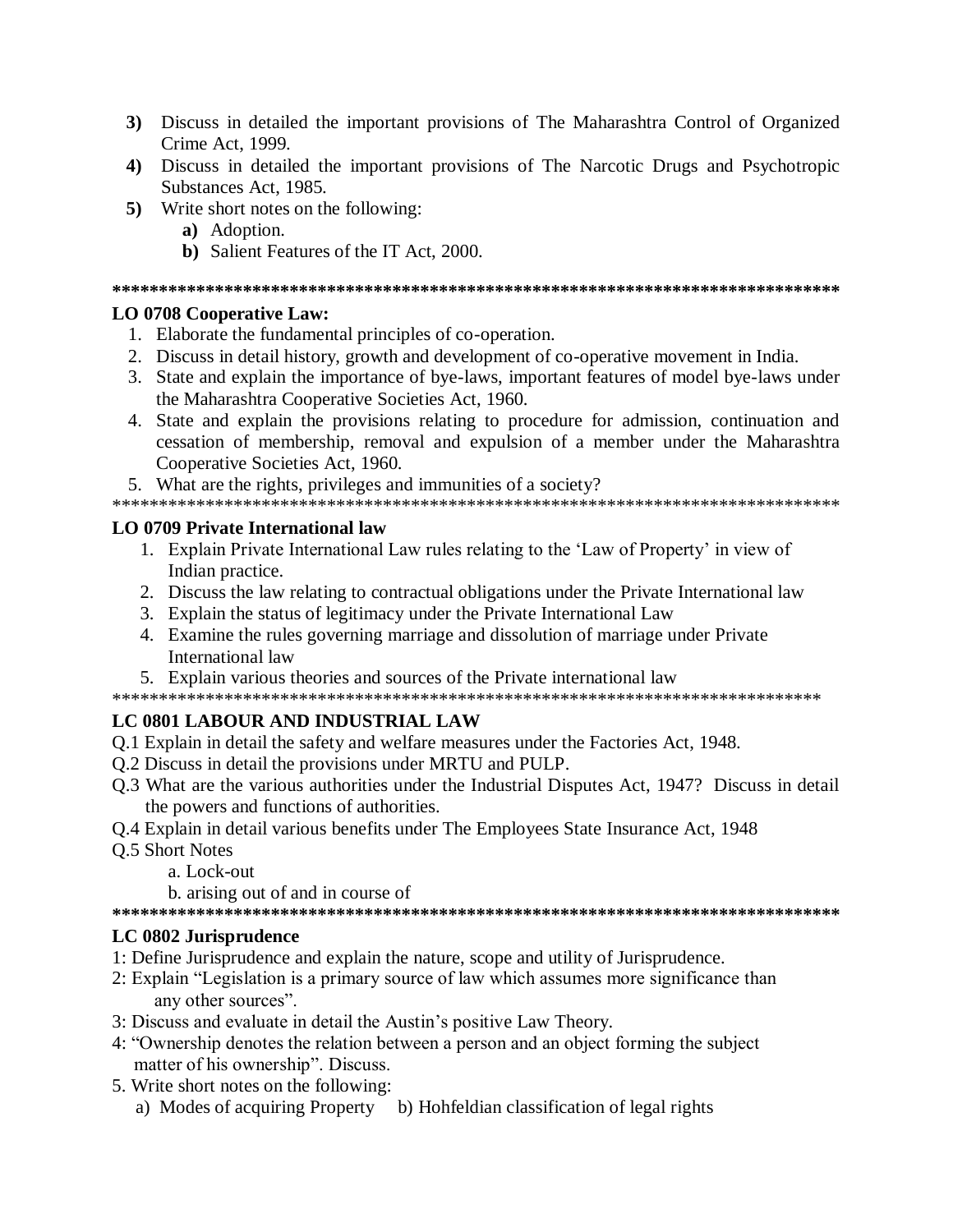### LC 0803 Law of Evidence:

1. Define the term evidence and state different kinds of evidence.

2. Discuss the cases in which statements of facts made by a person who cannot be called as a witness can be proved.

3. Who is an expert? Explain the subjects on which an expert is competent to testify. Assess the value of expert opinion.

- 4. Explain the Law relating to Examination of Witnesses.
- 5. Write Notes on (Any two):
	- a) Child Witness
	- b) Presumption as to abetment of suicide
	- c) Hostile Witness
	- d) Electronic Evidence

### LP 0804 Practical Training Paper II - Alternate Dispute Resolution System

- 1 Write a draft of a domestic arbitration agreement after a commercial dispute has arisen between parties.
- 2 Write a draft of an application to the Court for setting aside an arbitration award
- 3 Draft of an application to the appropriate court to appoint an arbitrator when parties have failed in their attempts to appoint one arbitrator as per arbitration agreement.
- 4 Write a report on visit District Legal Services Authority
- 5 Explain advantages And disadvantages of ADR mechanism

### LO 0805 Human Rights Law and Practice

- 1. Write on historical origin and nature of Human Rights in International and National Scenario.
- 2. Discuss the First-Generation Human Rights in the context of Indian Constitution. Cite appropriate case laws.
- 3. Write a critical note on Third-Generation Human Rights with the help of decided case laws.
- 4. What do you understand by 'Vulnerable and Disadvantaged Group'? Explain the status of socially and economically Disadvantaged groups.
- 5. Discuss the object, nature and scheme of the Protection of Human Rights Act, 1993.

### **LO 0806 Competition Law**

- 1. Explain in detail the anti-competitive agreement.
- 2. What is cartel? Discuss different forms and types of cartels.
- 3. What constitutes as abuse of dominant position?
- 4. What is Competition Commission of India? Elaborate different functions and enquiries carried out by it.
- 5. What is combination? Explain different provisions of combination from the Competition  $\Delta$   $ct$

### LO 0807 Vulnerable and Disadvantaged Groups and Criminal Law

- **1.** What is the meaning of Vulnerable & Disadvantaged Groups? Discuss in detailed the Role of Criminal Law as a tool of Social Change.
- 2. Discuss in detailed the important provisions of The Protection of Civil Rights Act, 1955.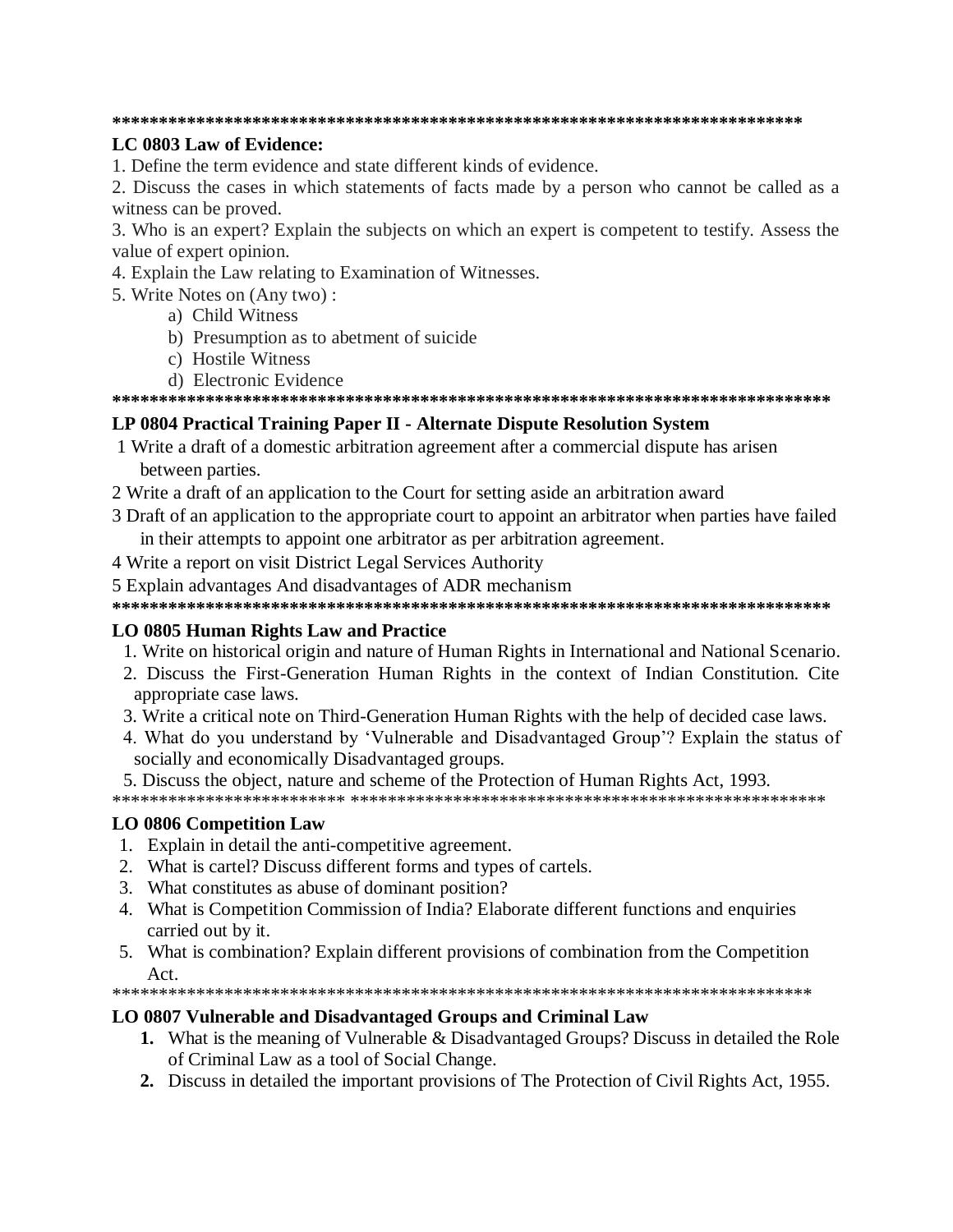- 3. Discuss in detailed the important provisions of The Scheduled Caste and Scheduled Tribes (Prevention of Atrocities) Act, 1989.
- 4. Discuss in detailed the important provisions of The Dowry Prohibition Act, 1961
- **5.** Write short notes on the following:
	- a) Social Landscape of Prostitution under The Immoral Traffic (Prevention) Act, 1956.
	- b) Offences and Penalties under PCPNDT Act, 1994.

# **LO 0808 Civil Minor Acts:**

- 1. Explain the aim and object of the Interest Act, 1978. What are the powers of Court with regard to allow interest under the Act?
- 2. State and explain the provisions relating Civil Judges under The Maharashtra Civil Courts Act, 1869
- 3. Discuss in detail the procedure where objection is taken on appeal or revision that a suit or appeal was not properly valued for jurisdictional purposes.
- 4. What are the documents registration of which is compulsory under The Registration Act, 1908?
- 5. Write a note on
	- a. Stamp and mode of using them under The Maharashtra Stamp Act, 1958
	- b. Essential features of negotiable instruments

# LO 0809 International Economic law

- 1. Define International Economic Law (IEL). Trace the origin and development of IEL. Explain the nature and sources of IEL.
- 2. Explain the structure, power and functions and the World Bank. How is it different from the Asian Development Bank?
- 3. Explain the powers and functions of IMF.
- 4. Examine the dispute settlement mechanism under WTO.
- 5. Explain the detail UN Convention on Contracts for International Sale of Goods

# LC 0901 Civil procedure code

- 1. What is the concept of jurisdiction? Explain place of suing.
- 2. Explain the rules relating to execution of decree
- 3. Explain Res judicata and distinguish it between res-subjudice and doctrine of estoppel
- 4. Explain appeal, revision and review
- 5. Elaborate the provisions of suit filed by insane person.
- 6. State the provisions on adverse possession with reference to Limitation Act

# LC 902 Interpretation of Statutes:

- 1. Explain the Golden Rule. Compare the same with Literal and Mischief Rules.
- 2. Write a detailed note on Internal Aids to Construction.
- 3. What are the various Subsidiary Rules of Interpretation?
- 4. Explain the rules of interpretation of statures affecting jurisdiction of courts.
- 5. What are the different modes of interpretation of constitution?

# **LO 0903 Environmental Law**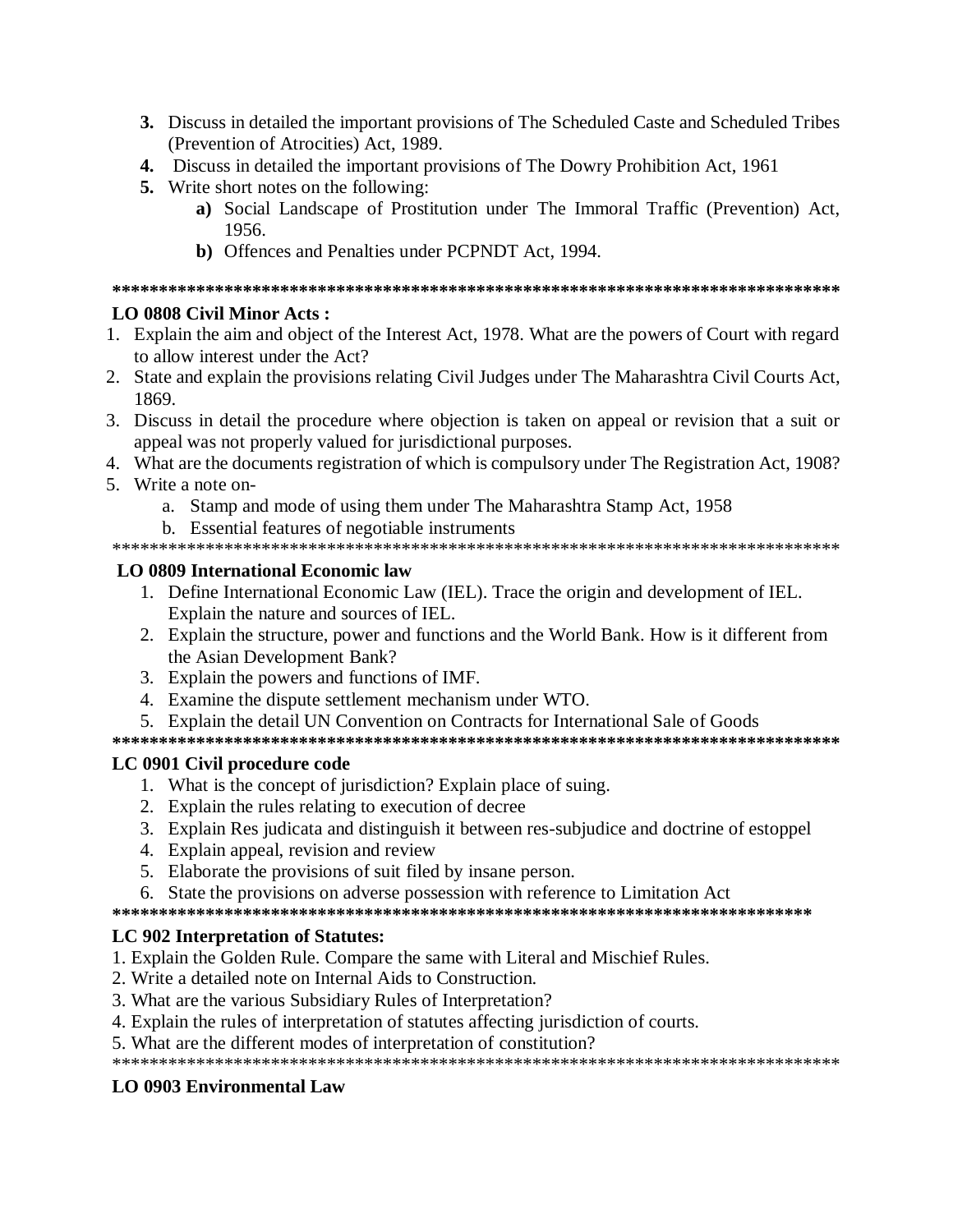- 1. Discuss in detail the constitutional perspective of environmental protection under the Indian Constitution.
- 2. Write a note on salient features of Indian Forest Act, 1927.
- 3. Examine on important provisions of and authorities created under Environmental Protection Act. 1986.
- 4. Discuss the establishment, jurisdiction, powers and functions of the National Green Tribunal under the National Green Tribunal Act, 2010.
- 5. Write Short Notes on (Any two)
	- a) Sustainable Development
	- b) Trail Smelter Arbitration
	- c) Public Trust Doctrine

# LP 0904 Drafting, Pleading and conveyance-(write TOTAL 7 questions)

- 1. Draft a written statement on behalf of defendant in case of defamation
- 2. Draft a private criminal complaint u/s 138 of Negotiable instrument act and S. 420 of Penal law of India
- 3. Draft a sale deed for apartment in the condominium purchased by purchaser from builder
- 4. Draft a partnership deed between partners intending to conduct Wholesale Grain **Business**
- 5. Draft following applications
	- a. Amendment of plaint
	- b. Bail before magistrate
	- c. Probate
- 6. Draft a writ of mandamus to be filed in high court at Mumbai for extending protection to doctors serving in Covid ward
- 7. Draft suit for specific performance relating to agricultural property purchased by farmer
- 8. Draft a complaint in consumer forum relating to defect in washing machine

# Add-Report of visit to sub-registrar office

# **LO 0905 Law on Education**

1. Critically examine the constitutional and judicial perspectives of Right to Education in the Indian context. Cite appropriate case laws.

2. Discuss the salient features of The Right to Free and Compulsory Education Act, 2009.

3. What are the different kinds of universities? Explain the salient features of The Maharashtra Public Universities Act. 2016.

4. Define the term 'Ragging'. Discuss the legal mechanism to tackle the menace of ragging in educational institutions with reference to relevant provisions of the Maharashtra Prohibition of Ragging Act, 1999.

5. What do you understand by the term 'Capitation Fee'? Evaluate the relevant provisions of the Maharashtra Educational Institutions (Prohibition of Capitation Fee) Act. 1987.

# **LO 0906 Principles of Taxation**

- 1. Explain different heads of income and computation of income.
- 2. Discuss taxation of natural and legal persons.
- 3. Explain powers and functions of various authorities under the Income Tax Act, 1961.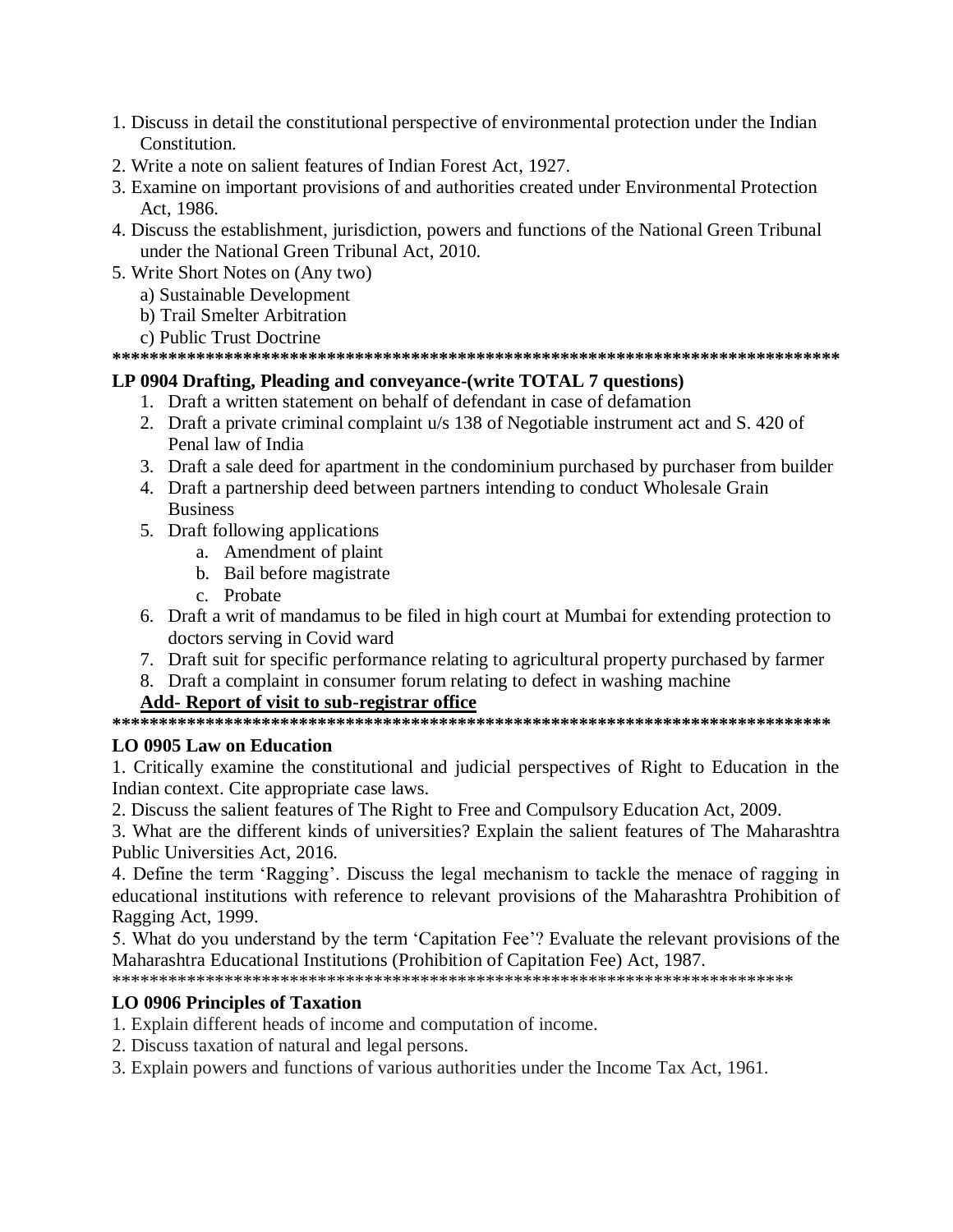- 4. Discuss law relating to levy and collection of tax under the Central Goods and Services Tax Act, 2017.
- 5. Explain the provisions of the Central Goods and Services Tax Act, 2017 relating to Returns, Payment of tax, Refunds and Assessment.

### LO – 907 Law of Forensic Science

- 1. Explain right to privacy and right against self-incrimination with leading case laws?
- 2. Define forensic science, discuss in brief its importance in criminal laws?
- 3. Elaborate the concept of DNA fingerprinting? Explain its role in crime Investigation?
- 4. What is meaning of questioned documents? Discuss handwriting analysis with its Evidentiary value?
- 5. Write short notes on the following: (Any three)
	- a) Guidelines of National Human right commission for Brain-mapping.
	- b) Role of ballistic expert.
	- c) Pornography.
	- d) Sources of questioned documents.
	- e) Exhumation

#### 

#### LO 0908 Land Laws I

- Q1. Discuss in detail duties, liabilities, responsibilities and disabilities of a promoter under The Maharashtra Ownership Flats Act, 1963.
- Q2. State and explain the provisions relating to Bye-laws, Management of Apartments Condominium under The Maharashtra Apartment Ownership Act, 1970.
- O3. What is the method for registering a real estate project? what are the repercussions of nonregistration under The Real Estate (Regulation and Development) Act, 2016,?
- Q4. Elaborate the provisions relating to recovery of possession by landlord under section 16 of The Maharashtra Rent Control Act, 1999.
- O.5. Discuss the object, Application, and General Scheme of The Maharashtra Regional and Town Planning Act, 1966.

#### LO 909 International law on Air, Space and sea

- 1. Explain in detail Definition, Nature, Scope and Sources of Air Law
- 2. With help of The Chicago Convention, 1944, elaborate Ariel Navigation
- 3. Explain Fundamental Principles of Space Law
- 4. Discuss law of sea with reference to Continental Shelf
- 5. Elaborate on Protection of the Space Environment

### **LC 1001 Criminal Procedure Code**

- 1) What do you mean by arrest? Discuss the provisions relating to Arrest of Persons under the Code of Criminal Procedure. Support your answer with appropriate Case Laws.
- 2) What is charge? Explain the circumstances in which two or more persons may be charged and tried together.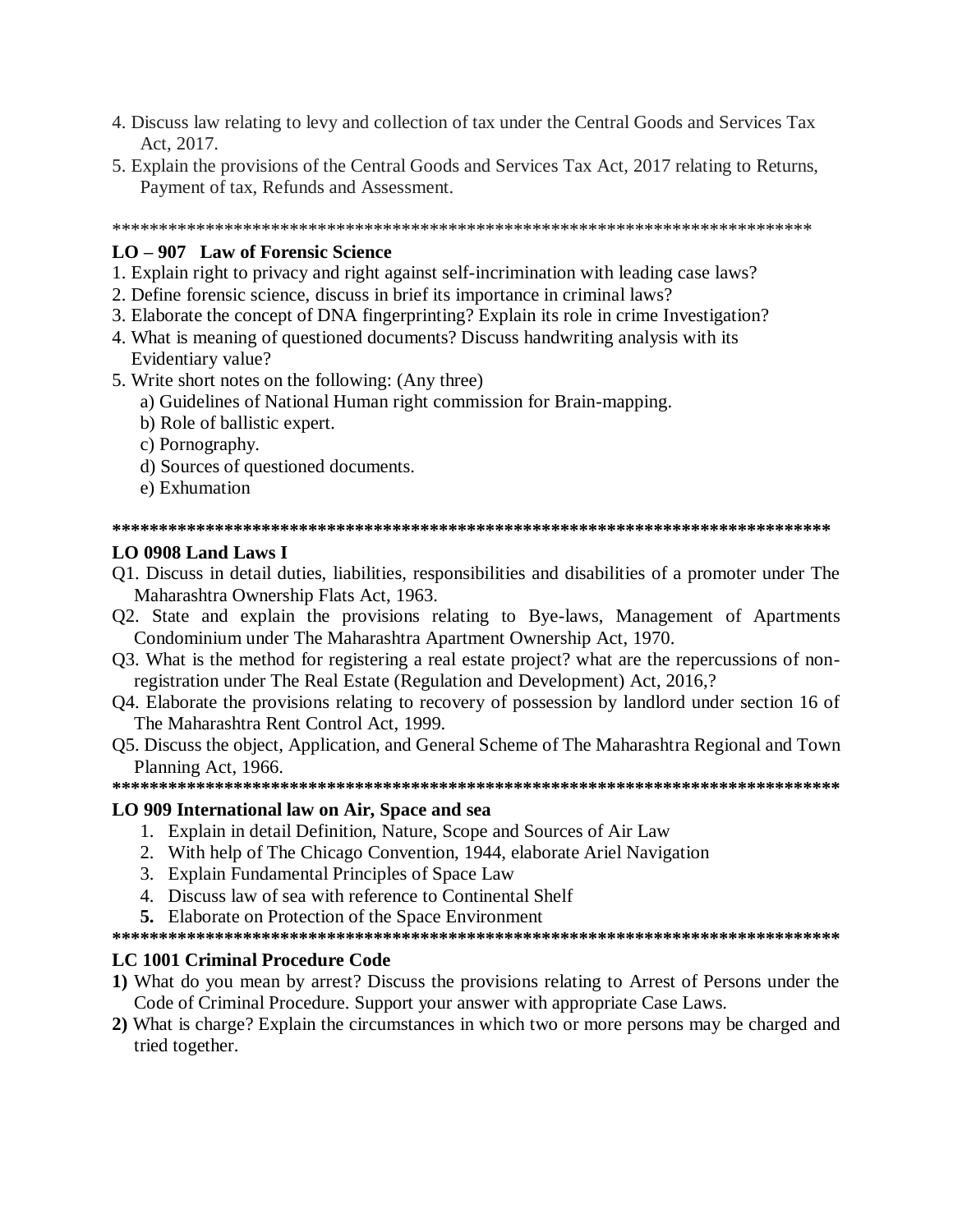- 3) Discuss the object of the Probation of Offenders Act critically. Is it mandatory for the courts to consider a case under Probation of offenders Act, if the offender appears to be below 21 year of age?
- 4) Explain the provisions relating to constitutions, procedure, powers and duties of Juvenile Justice Board.
- 5) Attempt the following:
	- a) Criminal Courts and their Jurisdiction.
	- **b**) Order for maintenance of wives.

# LC 1002 Administrative Law

1. Explain the Nature, Scope and Development of Administrative Law.

2. Discuss in brief the 'Principles of Natural Justice' with the help of decided cases.

3. Explain the salient features of the Right to Information Act, 2005. What are the Hurdles in the implementation of this Act?

4. What do you understand by 'Sovereign and Non-Sovereign Functions of the State'? Discuss the Tortious liability of government.

5. Write Short Notes (Any Two)

- a) Delegated Legislation
- b) Doctrine of Legitimate Expectations
- c) Lokpal mad Lokayuktas

# LC 1003 Company Law:

1. Define a Company. How it differs from a Partnership?

- 2. Define Prospectus. When a Company is not required to issue a prospectus? Who is liable for mis-statement in Prospectus?
- 3. Discussthe provisions for the prevention of oppression of minority shareholders and misman agement of a Company?
- 4. Discuss the provisions relating to appointment of directors. Explain the position of a director under the Companies Act 1956.
- 5. Write short notes on any two:
	- a) Transfer and transmission of shares
	- b) Oppression & Mismanagement
	- c) Distinguish between private  $&$  public company
	- d) Allotment of shares

# **LO 1005 Election Law**

1. Examine the role of election as a democratic process and its statutory significance under the Representation of People Act, 1951.

2. Discuss in detail the election process for the post of President and Vice-president under the Indian Constitution.

3. 'By and large electoral reforms in India are introduced by the judiciary' Do you agree with the statement? Justify your answer with the help of decides cases.

4. Write in detail about 'Model Code of Conduct' and 'Use of Media' in the election.

- 5. Write a Short Note on (Any Two)
- a) Preparation and revision of electoral rolls